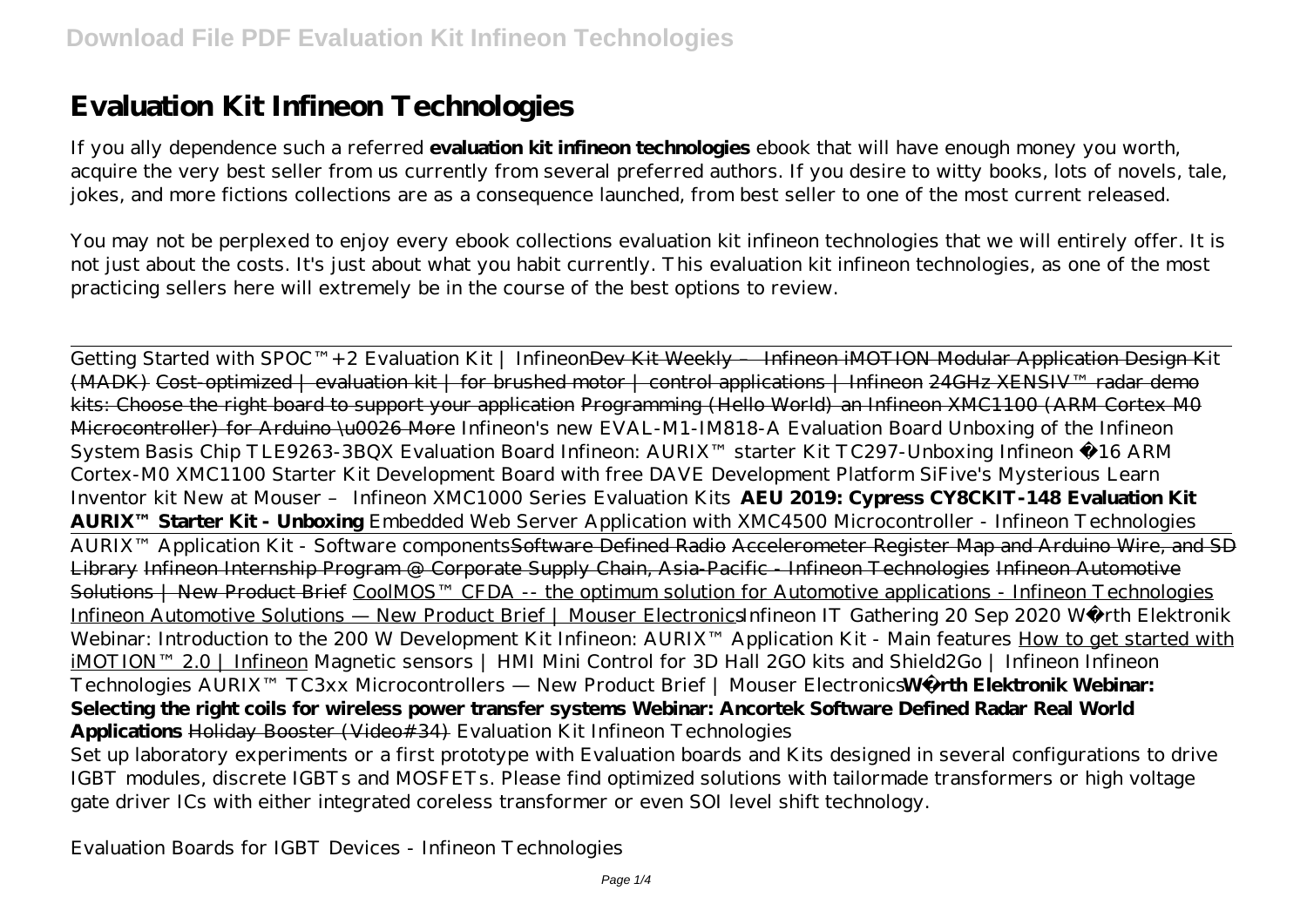The OPTIGA™ TPM Evaluation Kit includes everything you need in order to start you evaluation with OPTIGA™ TPM SLM 9670 immediately. Complemented with an easy-to-use Quick Start Guide and a link to step-by-step instructions for: OPTIGA™ TPM on GNU / Linux based systems by using the Open Source TPM Software Stack 2.0 (TSS 2.0)

#### *OPTIGA™ TPM Evaluation Kit - Infineon Technologies*

The flex evaluation kit allows simple and easy evaluation of XENSIV™ MEMS microphone IM69D120. The flex board can be easily connected to audio testing setup. The evaluation kit includes five IM69D120 mounted on flex board and one adapter board.

#### *EVAL\_IM69D120\_FLEXKIT - Infineon Technologies*

Infineon XMC™4700/4800 Relax & Relax Lite Evaluation Kits are both equipped with either the ARM® Cortex®-M4 based XMC4700 or XMC4800 microcontrollers (MCUs) from Infineon Technologies. These kits are designed to evaluate the capabilities of the XMC4700 and XMC4800 MCUs and the powerful, free-of-charge toolchain DAVE™3.

## *XMC™4700/4800 Lite Evaluation Kits - Infineon Technologies ...*

The connected home security evaluation kit with OPTIGA™ Trust M for Raspberry Pi is an easy-to-use development tool that enables customers to achieve end-to-end security capabilities complying with the Connected Home over IP project of the Zigbee Alliance.

## *Connected home security evaluation kit with ... - infineon.com*

Infineon Technologies MERUS™ EVAL\_AUDIO\_MA12070 Evaluation Kit is designed to quickly and easily demonstrate the highly power efficient MERUS™ MA12070 analog input multilevel class D amplifier IC 2x80W.

# *Infineon Technologies MERUS™ EVAL\_AUDIO\_MA12070 Evaluation Kit*

Evaluation kit for EiceDRIVER™ 2EDN7524G dual-channel low-side non-isolated gate driver IC. This evaluation kit provides a test platform for Infineon's dual-channel non-isolated gate driver IC EiceDRIVER™ 2EDN7524R in TSSOP 8pin package. The complete driving circuitry is integrated into the board to allow a simple and practical step-by-step discovery of the 2EDN7524R characteristic and to evaluate the influence of the surrounding driving circuitry on the signal delivered to the load.

## *KIT\_DRIVER\_2EDN7524G - Infineon Technologies*

The new HybridKIT Drive is an easy to use evaluation kit for a B6-bridge xEV main inverter application. It is equipped with the latest Infineon power module setting a new market benchmark: HybridPACK™ Drive FS820R08A6P2B. The evaluation kit HybridKIT Drive is intended to demonstrate the outstanding performance of the latest Infineon IGBT generation EDT2 combined with the latest module ...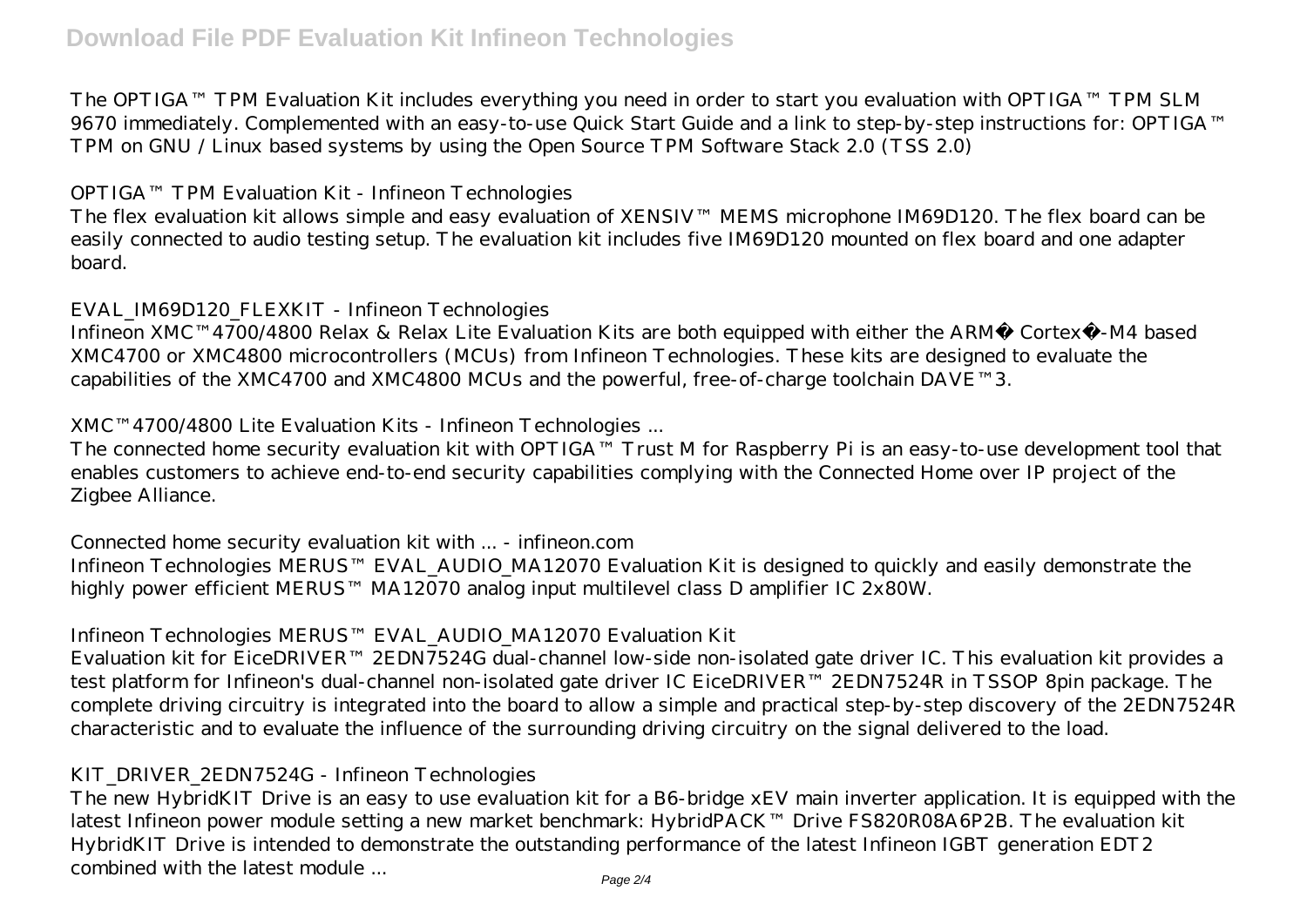#### *HYBRID KIT DRIVE - Infineon Technologies*

The MERUS™ amplifier KIT is the world's first 100 percent self-contained Arduino audio board offering stand-alone audio at boom box power levels in such a small form factor. This audio power amplifier board brings the Infineon proprietary multilevel technology to Arduino users and makers. It is intended for loudspeaker building and standalone music playback with minimum size and consumption, state-of-the-art power efficiency and good audio quality.

# *KIT\_ARDMKR\_AMP\_40W - Infineon Technologies*

The MERUS™ audio amplifier HAT ZW is the world's first 100% self-contained Raspberry Pi audio HAT offering high definition audio at boom box power levels in such a small form factor. This audio power amplifier board brings the Infineon proprietary multilevel technology to Raspberry Pi users and makers. It is intended for loudspeaker building and wireless music streaming with minimum size ...

## *KIT\_40W\_AMP\_HAT\_ZW - Infineon Technologies*

Infineon Technologies TLE5501 Evaluation Kit is designed for the evaluation of TLE5501 TMR based angle sensor.

# *TLE5501 Evaluation Kit - Infineon Technologies | Mouser ...*

Infineon Technologies TLE9855QX Evaluation Kit is designed to quickly and easily demonstrate the TLE9855 H-Bridge MOSFET Driver IC that integrates an ARM® Cortex® M0 core with an NFET driver.

## *TLE9855QX Evaluation Kit - Infineon Technologies | Mouser*

Infineon Technologies MERUS™ Evaluation Kits are designed to demonstrate the MERUS™ Audio MA12040, MA12040P, MA12070, and MA12070P amplifiers. The Kits offer a variety of digital/analog input, output, and setup/selection features.

## *MERUS Evaluation Kits - Infineon Technologies | Mouser*

Description: AURIX TM TC275 lite kit is equipped with a 32-Bit Single-Chip AURIX TM TriCore TM based-Microcontroller Aurix TM TC275. It can be used with a range of development tools including AURIX TM Development Studio, Infineon's free of charge Eclipse based IDE, or the Eclipse based "FreeEntryToolchain" from Hightec/PLS/Infineon

## *KIT\_AURIX\_TC275\_LITE - Infineon Technologies*

Infineon XMC™4500 Basic Kit and XMC4500 Enterprise Kit are Hexagon Application Kits designed to evaluate the XMC4500 ARM ® Cortex ®-M4 microcontrollers (MCUs). These Infineon kits come with an XMC4500 General Purpose CPU board that houses the XMC4500 MCU and three satellite connectors for application expansion.